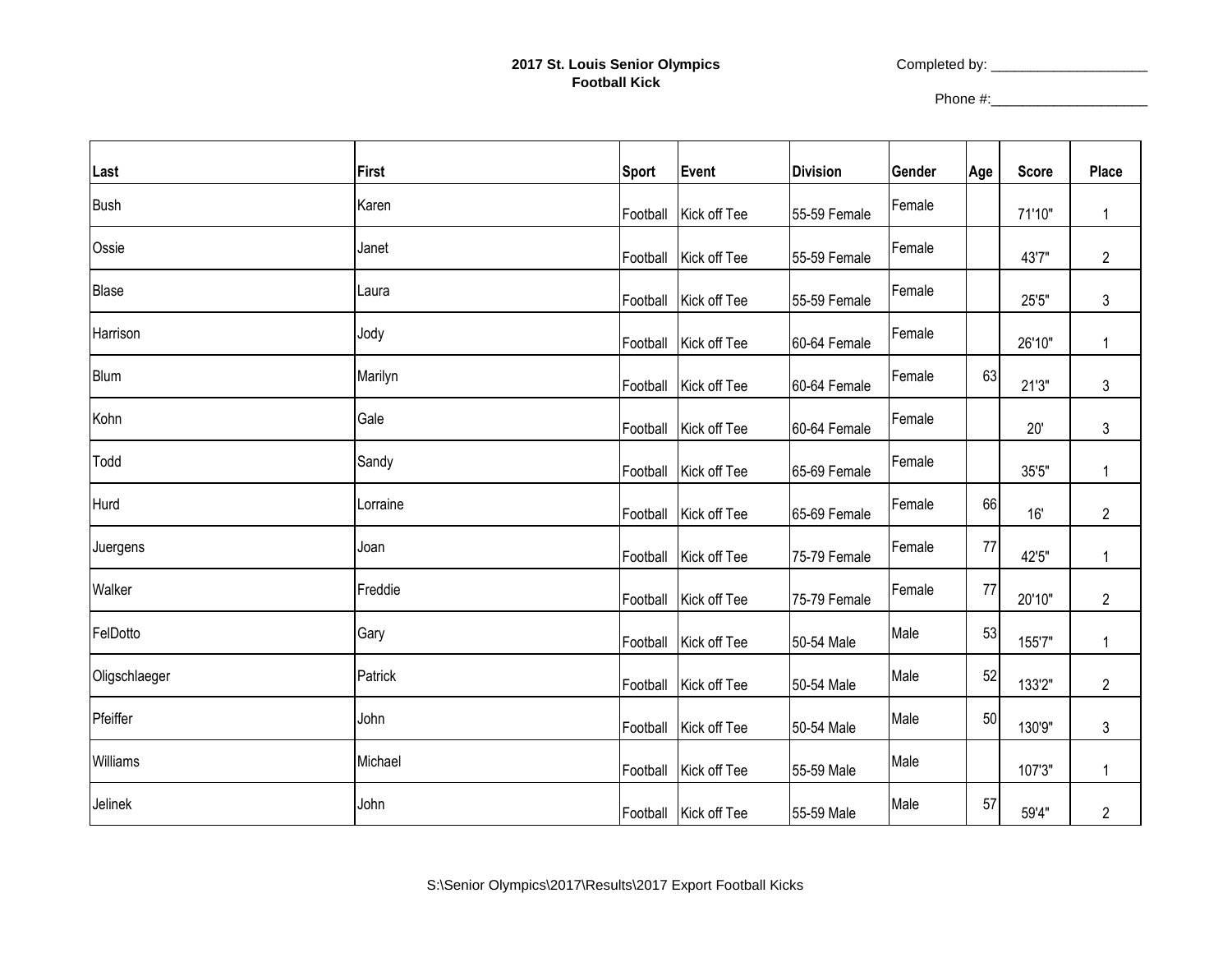## **2017 St. Louis Senior Olympics Football Kick**

Completed by: \_\_\_\_\_\_\_\_\_\_\_\_\_\_\_\_\_\_\_\_

Phone #:\_\_\_\_\_\_\_\_\_\_\_\_\_\_\_\_\_\_\_\_

| <b>Hildred Sr</b> | Dwayne      | Football Kick off Tee | 55-59 Male | Male | 58 | 56'11" | 3              |
|-------------------|-------------|-----------------------|------------|------|----|--------|----------------|
| Amend             | <b>Rick</b> | Football Kick off Tee | 60-64 Male | Male | 64 | 107'1" | 1              |
| Keane             | James       | Football Kick off Tee | 60-64 Male | Male | 61 | 77'    | $\overline{2}$ |
| Youngblood        | Stan        | Football Kick off Tee | 60-64 Male | Male | 62 | 73'4"  | 3              |
| Schwartz          | Scott       | Football Kick off Tee | 60-64 Male | Male | 61 | 71'8"  | 4              |
| Tullman           | Jim         | Football Kick off Tee | 65-69 Male | Male | 68 | 104'4" | 1              |
| Le Claire         | Gary        | Football Kick off Tee | 65-69 Male | Male | 65 | 88'    | $\overline{c}$ |
| Rehling           | Dennis      | Football Kick off Tee | 65-69 Male | Male | 66 | 69'9"  | 3              |
| Vollmer           | Daniel      | Football Kick off Tee | 65-69 Male | Male | 66 | 64'8"  | 4              |
| Hood              | David       | Football Kick off Tee | 70-74 Male | Male | 73 | 78'    | 1              |
| Ruh               | George      | Football Kick off Tee | 70-74 Male | Male | 74 | 76'5"  | $\overline{2}$ |
| Rhyner            | Richard     | Football Kick off Tee | 70-74 Male | Male | 72 | 71'    | 3              |
| Young             | Donald      | Football Kick off Tee | 70-74 Male | Male |    | 66'    | 4              |
| Cullinane         | Michael     | Football Kick off Tee | 75-79 Male | Male | 79 | 66'4"  | 1              |
| Skilling          | Jack        | Football Kick off Tee | 80-84 Male | Male | 80 | 61'3"  | 1              |
| <b>Birge</b>      | Clifford    | Football Kick off Tee | 80-84 Male | Male | 82 | 53'    | $\overline{2}$ |